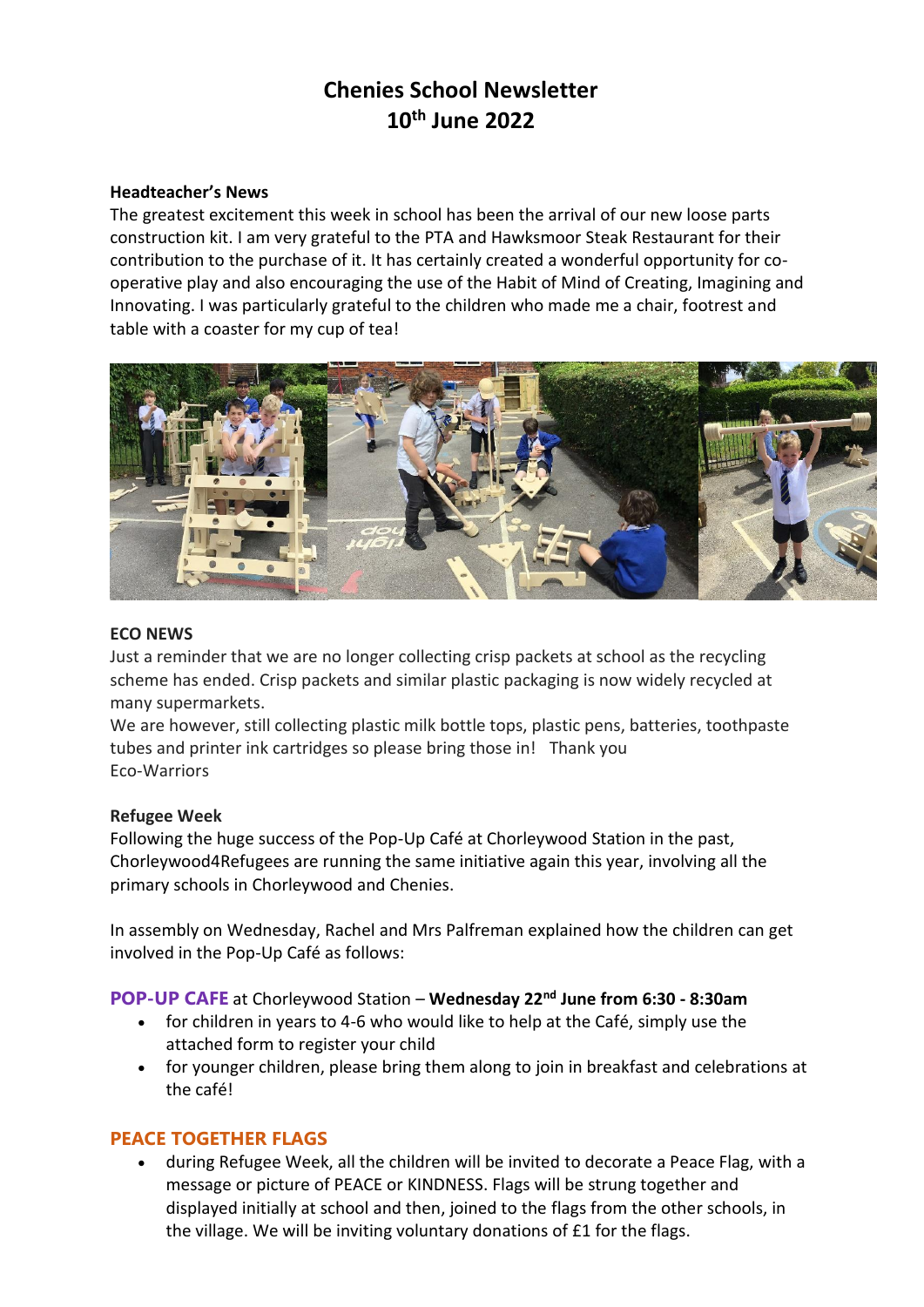All the money raised will go to the charity, Safe Passage - dedicated to helping refugee children and young adults to safety.

Please contact either Mrs Powell or Rachel Lesiter: [rachellesiter@hotmail.com](mailto:rachellesiter@hotmail.com) or 07852215778 if you have any questions.

# **Message from Bucks Family Learning**

As you know transitions are a particularly challenging time for vulnerable children and their families. Buckinghamshire Family Learning are offering some free courses to support parents and children with the start of primary school and the move to secondary school. The flyers are attached. This is open to all families so feel free to recommend them those who you think will benefit from this support.

# **Message from Bucks County Show**

The Bucks County Show, which is one of the biggest one day agricultural shows in the Country, will be held at Weedon Park, three miles north of Aylesbury on Thursday 1 st September 2022.

The main attractions this year will be The Bolddog Lings Freestyle Motorcycle Display Team, Military Band, The Sheep Show, Vintage Tractors, Countryside Area and much more. This is a fantastic fun and educational day out for all the family.

This year we are offering up to 3 FREE Child tickets (up to the age of 16) with a full paying Adult or Over 65 ticket when purchased online. To take advantage of this offer please click the link below and follow the instructions. This offer ends at midnight on  $31^{st}$  August 2022.

# <https://buckscountyshow.ticketsrv.co.uk/schoolbookings>

Please add the required tickets to your basket Click 'Checkout' Enter SCHOOL22 into the promotion code box and click redeem and continue with your purchase.

#### **Please remember**

- $\bullet$  Saturday 11<sup>th</sup> June Chesham Carnival
- Monday  $13<sup>th</sup>$  June Class photographs (Please ensure children come to school in correct uniform and looking smart!)

I am looking forward to seeing lots of you at the Carnival tomorrow and pleased to see that the weather forecast is looking good for it! Have a lovely weekend.

Suzanne Powell Headteacher

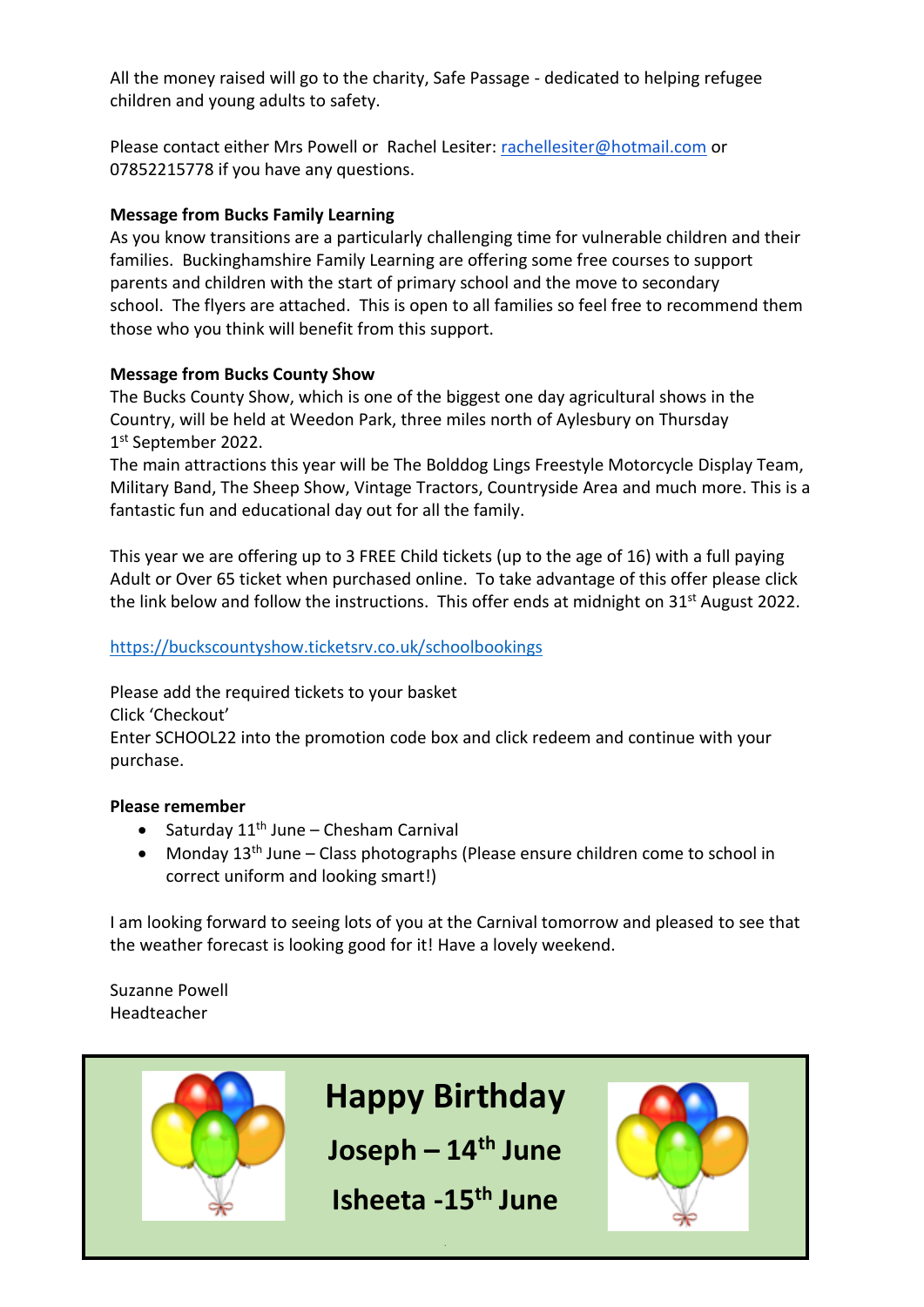#### **Class News**

# **Van Gogh**

# **Van Gogh Class News**

Welcome back! Hope you have all had a good half term and a well-deserved break.

# **Phonics**

The summer term is all about consolidating what we have learnt over the year. At this stage we expect children to be able to recognise digraphs/trigraphs when reading. Therefore we will continue to re-visit all of the Phase 3 sounds and alternative sounds daily and consolidate the position of where these sounds are likely to be found in word. For example, AY would normally be found at the end of a word and AI in the middle. In line with this we will be starting Phase 4.

| Week One           | ng<br>aı<br>nk.<br>oo<br>ıgh<br>oo                 |
|--------------------|----------------------------------------------------|
| Week<br><b>Two</b> | ov<br>(COW)<br>ou (shout)<br>ır<br>ow<br>ar<br>.or |

Please continue to consolidate reading and writing the Phase 2-5 tricky words.

# **Reading**

It is really important that you continue share books with your child. Please remember it's not just about them reading to you. It is as important that you are reading to them and sharing experiences. This term we will continue to compare and focus on Fiction and Non – Fiction books, looking at the key features for example, contents page, index page etc.

#### **Writing**

Next week we will focusing on Father's Day. We will share a variety of texts and look at writing a poem all about our dads.

In addition to the topic writing we will continue to do the words of the day. Please remember if you are doing any writing at home, it is important the children are confidently applying their digraphs when writing words/sentences. Please continue to encourage them to use their whooshes in and out to form cursive letters, use finger spaces, a capital letter at the start of their sentence and a full stop at the end. Remember writing does not always mean sitting at a desk, they can write lists, recipes, make tickets, label things etc, it's all about then having a go.

#### **Maths**

This week the children have been learning to order bigger numbers by looking at the value of the TENS and ONES in the number. We will continue to consolidate this.

Next week we will be looking at patterns in numbers when counting in 10s, 5s and 2s. We will also introduce the 20p coins and work on addition and subtraction using money.

#### **Topic**

Our topic this term is The Seaside!

**REMINDERS: SHOW & TELL:** Thursday 16<sup>th</sup> 2022 –Red House **STAY, PLAY AND READ:** Tuesday 14<sup>th</sup> June 2022 at 1.30 Mrs Sahotay  $\odot$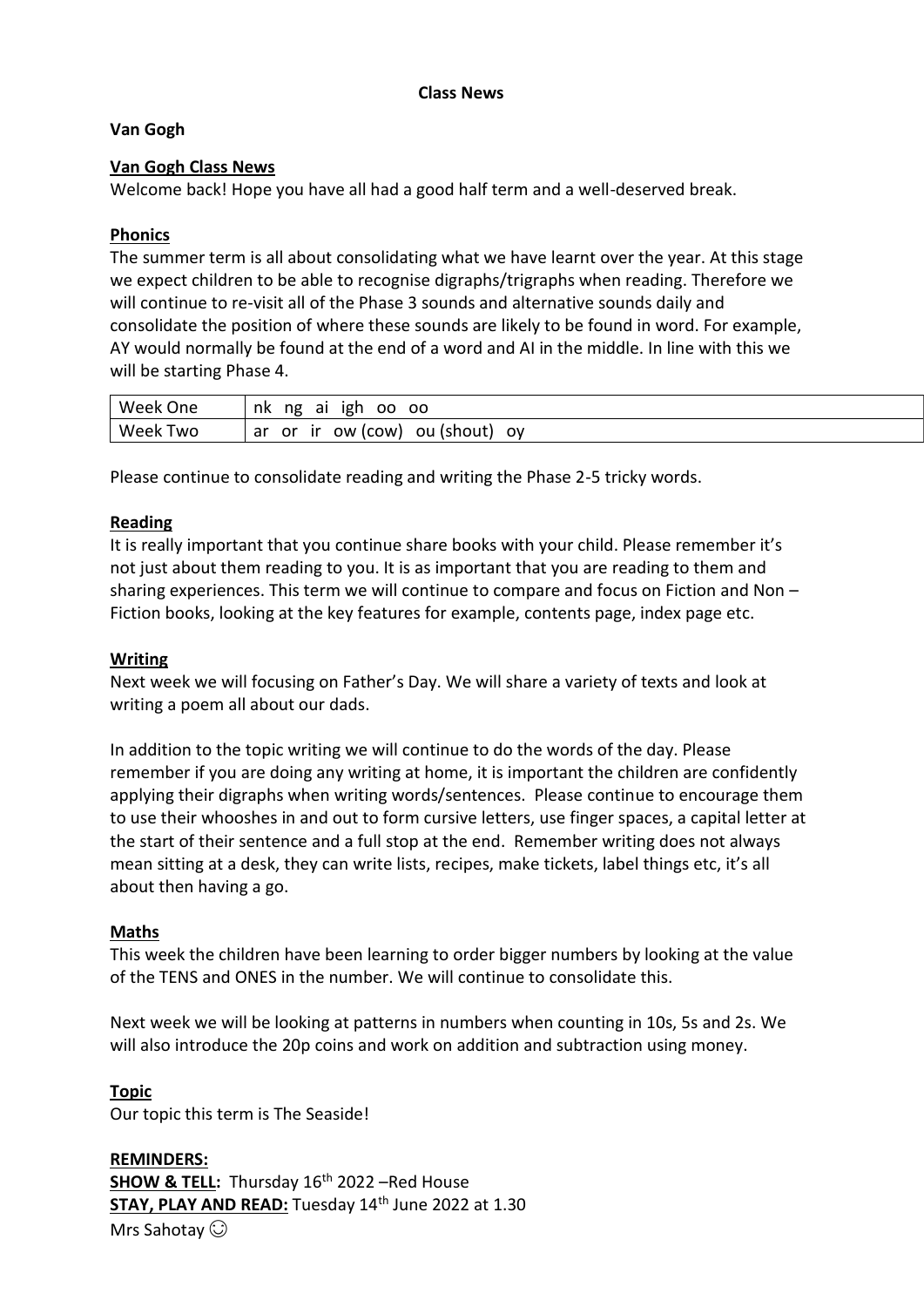# **Monet**

Next week in Monet Class we will be following on from 'What is inside a seed?' to creating an experiment to find out the conditions needed for a seed to germinate. We had lots of fun on Thursday predicting what the inside of a seed looks like then carefully dissecting one using a magnifying glass and microscope to take a closer look inside.

In English and History next week we will be continuing to find out more about the Titanic, thinking about why events happened and what happened as a result. We will also begin to plan a newspaper report based on the Titanic. We will be using the computers to create our own headlines.

In maths Year 1 will be quickly adding a single digit number to a 2-digit using number facts (adding to the next 10, bridging 10, doubles, etc) and revising the months of the year. This will also link to our seasonal change class book in science. Year 2 will be revising adding and subtracting using the most efficient method and revising months of the year. The whole class will also be recapping turns (clockwise, anticlockwise, quarter, half, whole)and we will be using our dancing sessions to consolidate this. Please help your child to practise their right and left at home if they are still unsure.

In art we will be continuing to generate and develop our ideas for 'Shipwreck in Stormy Seas', by Vernet and think about a final piece that we might like to submit to The National Gallery. The painting has already given us so much inspiration which led to interesting conversations about safety at sea and the beach which we will learn more about in the coming weeks.

In RE we will lead on from thinking about people who are special to them by finding out about people who are special in religions. The focus will be on Christianity but we will also talk about other religions.

Homework will be on Google classroom. Please remember to bring in a water bottle every day to keep in the classroom.

Have a lovely weekend, Miss Blakeley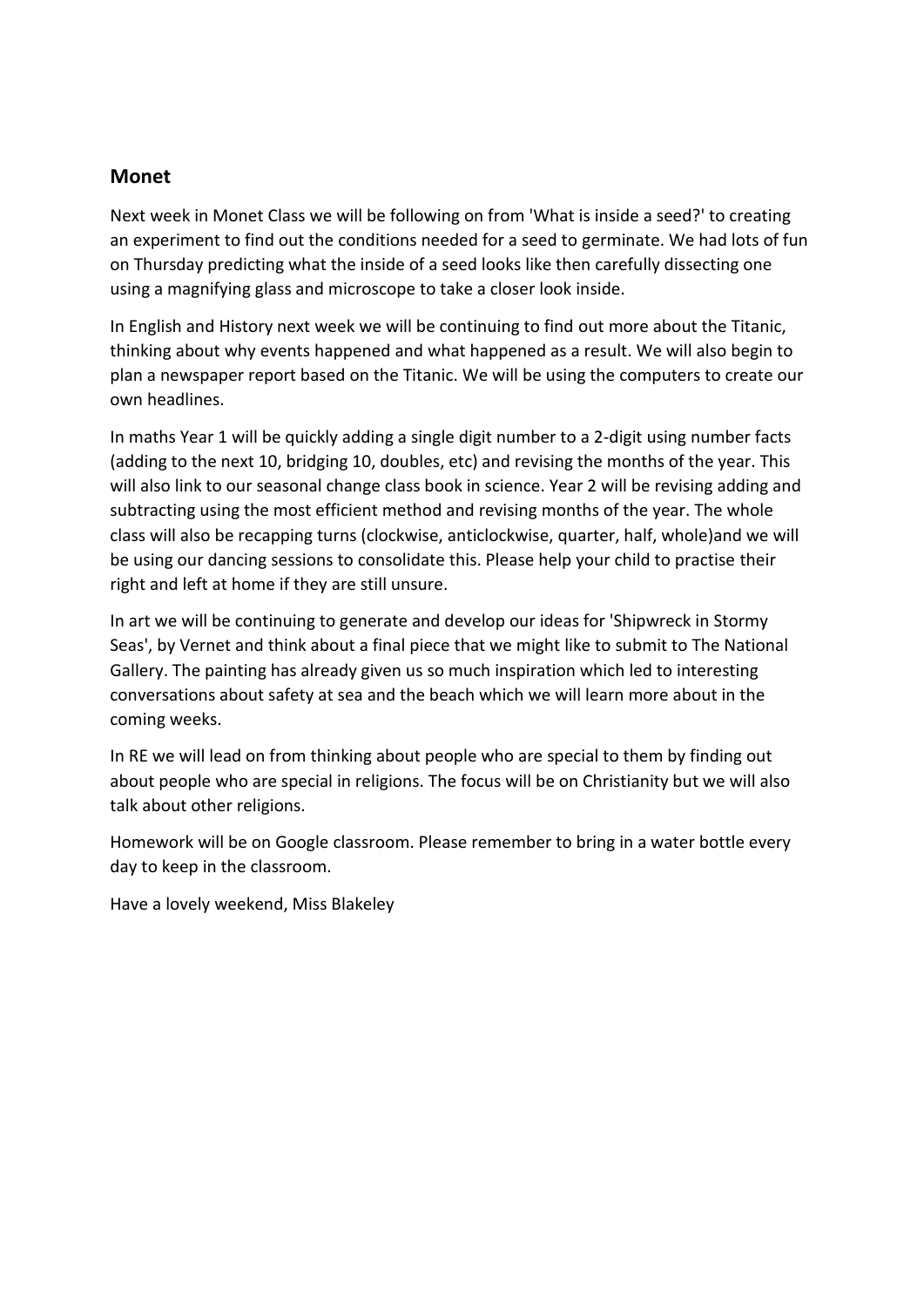#### **Hockney**

Welcome back to the last and very fun-filled term!

We have lots of exciting things planned this term as well as lots of topics to continue exploring. In English this week we have been getting stuck back into our work on 'The Spiderwick Chronicles' with the children writing letters to the author and then throwing themselves into the text with some superb and very enthusiastic acting! Next week, we are wrapping up our work on this fantasy fiction unit by imagining ourselves as the author and adding an additional chapter to the book. For those of you who don't know the Spiderwick series, it is a collection of different books picking up on the adventures of characters introduced right at the beginning of the series so in this sense, the first few books don't resolve problems in the way many stories do and so are perfect to be continued!

In maths next week we are continuing to study money within Yr 3 & 4, thinking about not only how to add and subtract with it but solve problems in a real-life context. The Yr 4s next week will also have their times table check. This is something that we have mentioned to the children and how they can help themselves be as prepared as possible by reciting times tables to themselves as they get dressed etc.

Our topic this term shifts to focus on an in-depth study of a European country. We shall be learning how to locate major cities on a world map and discussing different countries on different continents. We are going to be using lots of mapping and fieldwork skills to do this, using globes, atlases and digital mapping to locate these various places. We shall then learn to use four-grid references. We shall be focusing on both the human and physical aspects of geography and making comparisons as to how people in different countries might live according to the climate and resources that surround them.

Our computing lessons this term are being taught as part of a cross-curricular approach as they focus on Word processing and PowerPoint presentations. We are going to look at how to introduce really specific skills to these programs we already know so much about, such as how to introduce and format text boxes. We shall then be using these newly-learnt skills to create posters and presentations linked to our work on gender stereotypes within the working world in PSHE and how to use electricity safely within our science lessons.

Please do remember to send your child in with a water bottle each day and their swimming kit on Wednesdays. This term our PE lessons fall on a Tuesday and Wednesday (swimming) same as they did last term.

Homework is on Google classrooms and is focused on the 'ough' spelling pattern. Please do recite your times tables as much as you can over the weekend so you are feeling nice and confident for next week.

Have a lovely and restful weekend,

Mrs Whittingham & Miss Groves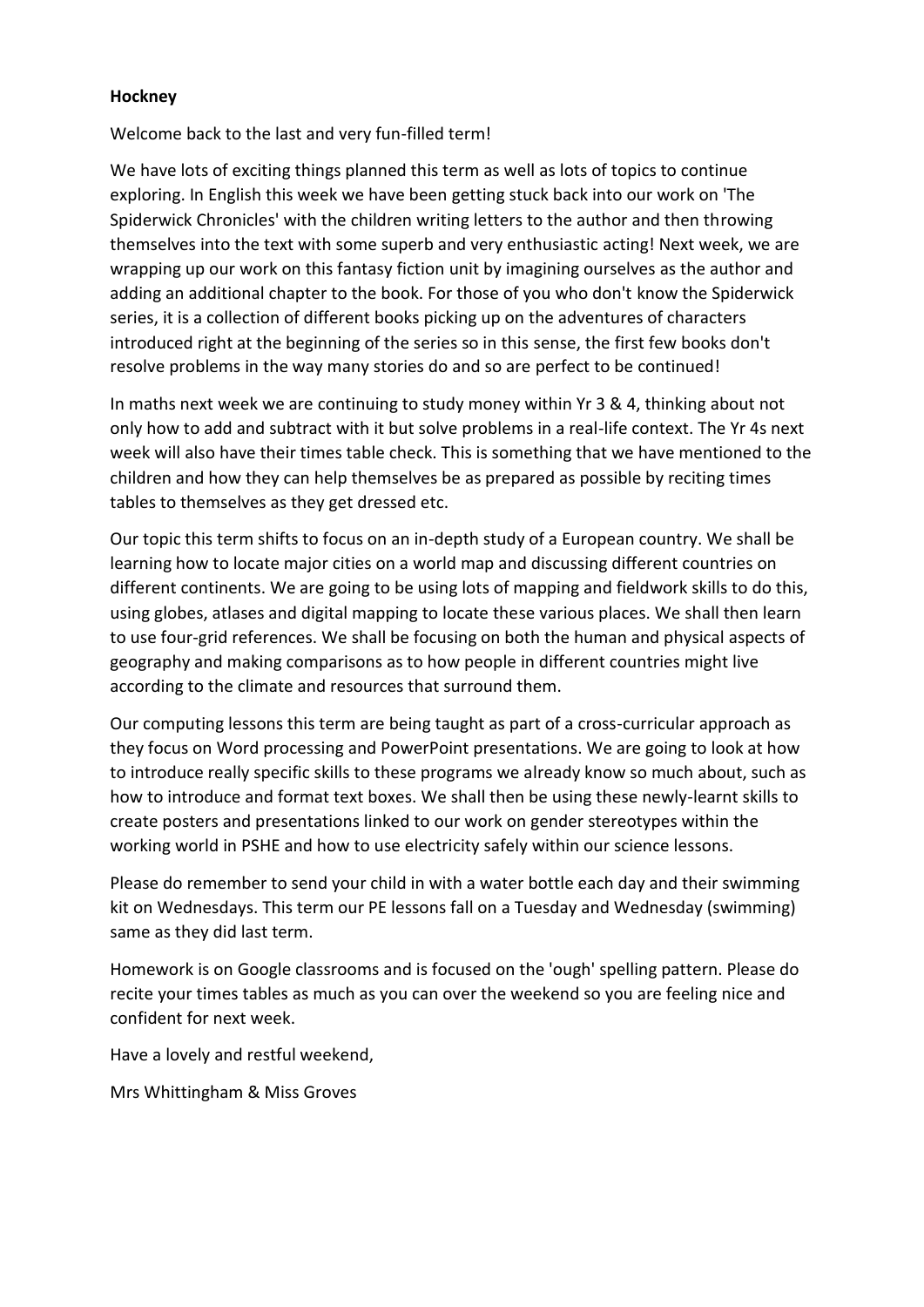# **Hepworth**

Welcome back to the last half term of the school year, we hope you have had a relaxing break and enjoyed the Jubilee celebrations.

This first week back after the holiday has been very busy, as the forthcoming weeks will betoo, but Hepworth have taken this in their stride and worked well. In addition to starting preparations for the school production, many of Year 6 have had meetings with their new schools.

In maths this week, Year 5 have been revisiting rounding numbers, and using their knowledge with word problems and real-life situations. Meanwhile, Year 6 have been undertaking investigations into mathematical patterns and formulae to extend both their understanding and confidence. This will continue next week.

In Topic the children are learning about rivers, with this week's focus being on the main UK rivers. Whilst in Spanish children are continuing to work on the theme of cafes.

We will be doing our sex education lesson on Thursday morning. Do let us know if you have any questions ahead of this.

Finally, as you may already be aware from previous years, this term will be largely focussed on rehearsals for the KS2 production. However, we will have intermittent breakout sessions for children to relax, refresh and refocus. These will involve rounders and other activities, so we would ask that all children have their PE kits (trainers in particular) in school at all times.

We hope you have a good weekend.

Mrs Wilson and Mrs Jones